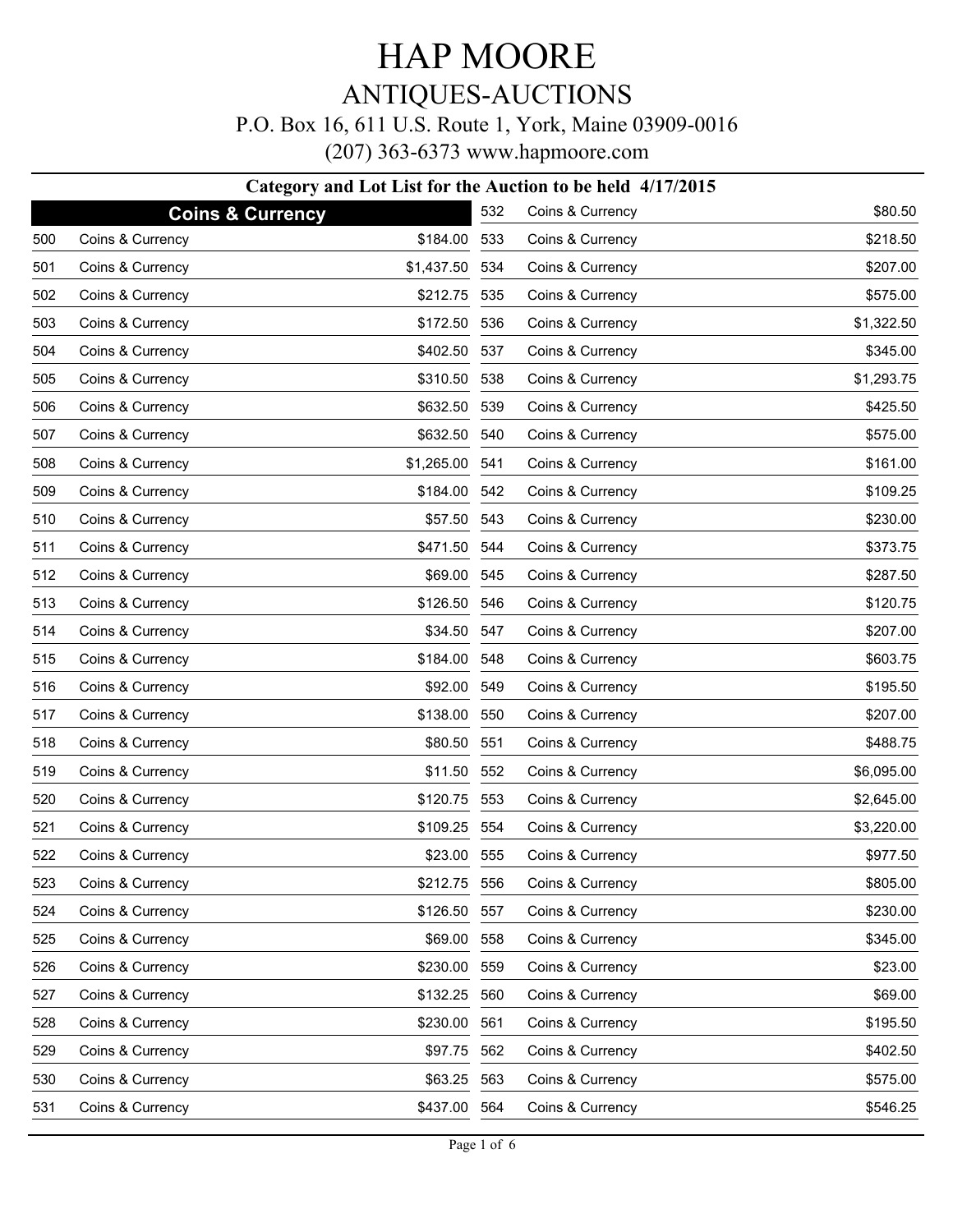#### P.O. Box 16, 611 U.S. Route 1, York, Maine 03909-0016

(207) 363-6373 www.hapmoore.com

#### **Category and Lot List for the Auction to be held 4/17/2015**

| 565 | Coins & Currency | \$632.50 598   |     | Coins & Currency | \$437.00   |
|-----|------------------|----------------|-----|------------------|------------|
| 566 | Coins & Currency | \$2,070.00     | 599 | Coins & Currency | \$103.50   |
| 567 | Coins & Currency | \$184.00       | 600 | Coins & Currency | \$586.50   |
| 568 | Coins & Currency | \$402.50       | 601 | Coins & Currency | \$92.00    |
| 569 | Coins & Currency | \$34.50        | 602 | Coins & Currency | \$97.75    |
| 570 | Coins & Currency | \$69.00        | 603 | Coins & Currency | \$46.00    |
| 571 | Coins & Currency | \$299.00       | 604 | Coins & Currency | \$103.50   |
| 572 | Coins & Currency | \$310.50       | 605 | Coins & Currency | \$115.00   |
| 573 | Coins & Currency | \$2,760.00     | 606 | Coins & Currency | \$356.50   |
| 574 | Coins & Currency | \$345.00       | 607 | Coins & Currency | \$425.50   |
| 575 | Coins & Currency | \$575.00       | 608 | Coins & Currency | \$1,092.50 |
| 576 | Coins & Currency | \$201.25       | 609 | Coins & Currency | \$316.25   |
| 577 | Coins & Currency | \$258.75       | 610 | Coins & Currency | \$402.50   |
| 578 | Coins & Currency | \$833.75       | 611 | Coins & Currency | \$143.75   |
| 579 | Coins & Currency | \$253.00       | 612 | Coins & Currency | \$92.00    |
| 580 | Coins & Currency | \$57.50        | 613 | Coins & Currency | \$97.75    |
| 581 | Coins & Currency | \$103.50       | 614 | Coins & Currency | \$97.75    |
| 582 | Coins & Currency | \$258.75       | 615 | Coins & Currency | \$3,162.50 |
| 583 | Coins & Currency | \$166.75       | 616 | Coins & Currency | \$258.75   |
| 584 | Coins & Currency | \$230.00       | 617 | Coins & Currency | \$471.50   |
| 585 | Coins & Currency | \$74.75        | 618 | Coins & Currency | \$264.50   |
| 586 | Coins & Currency | \$230.00       | 619 | Coins & Currency | \$402.50   |
| 587 | Coins & Currency | \$218.50       | 620 | Coins & Currency | \$287.50   |
| 588 | Coins & Currency | \$212.75       | 621 | Coins & Currency | \$184.00   |
| 589 | Coins & Currency | \$1,035.00 622 |     | Coins & Currency | \$178.25   |
| 590 | Coins & Currency | \$1,150.00 623 |     | Coins & Currency | \$184.00   |
| 591 | Coins & Currency | \$402.50 624   |     | Coins & Currency | \$103.50   |
| 592 | Coins & Currency | \$126.50       | 625 | Coins & Currency | \$1,380.00 |
| 593 | Coins & Currency | \$74.75        | 626 | Coins & Currency | \$276.00   |
| 594 | Coins & Currency | \$57.50        | 627 | Coins & Currency | \$184.00   |
| 595 | Coins & Currency | \$230.00       | 628 | Coins & Currency | \$69.00    |
| 596 | Coins & Currency | \$287.50       | 629 | Coins & Currency | \$126.50   |
| 597 | Coins & Currency | \$201.25 630   |     | Coins & Currency | \$299.00   |
|     |                  |                |     |                  |            |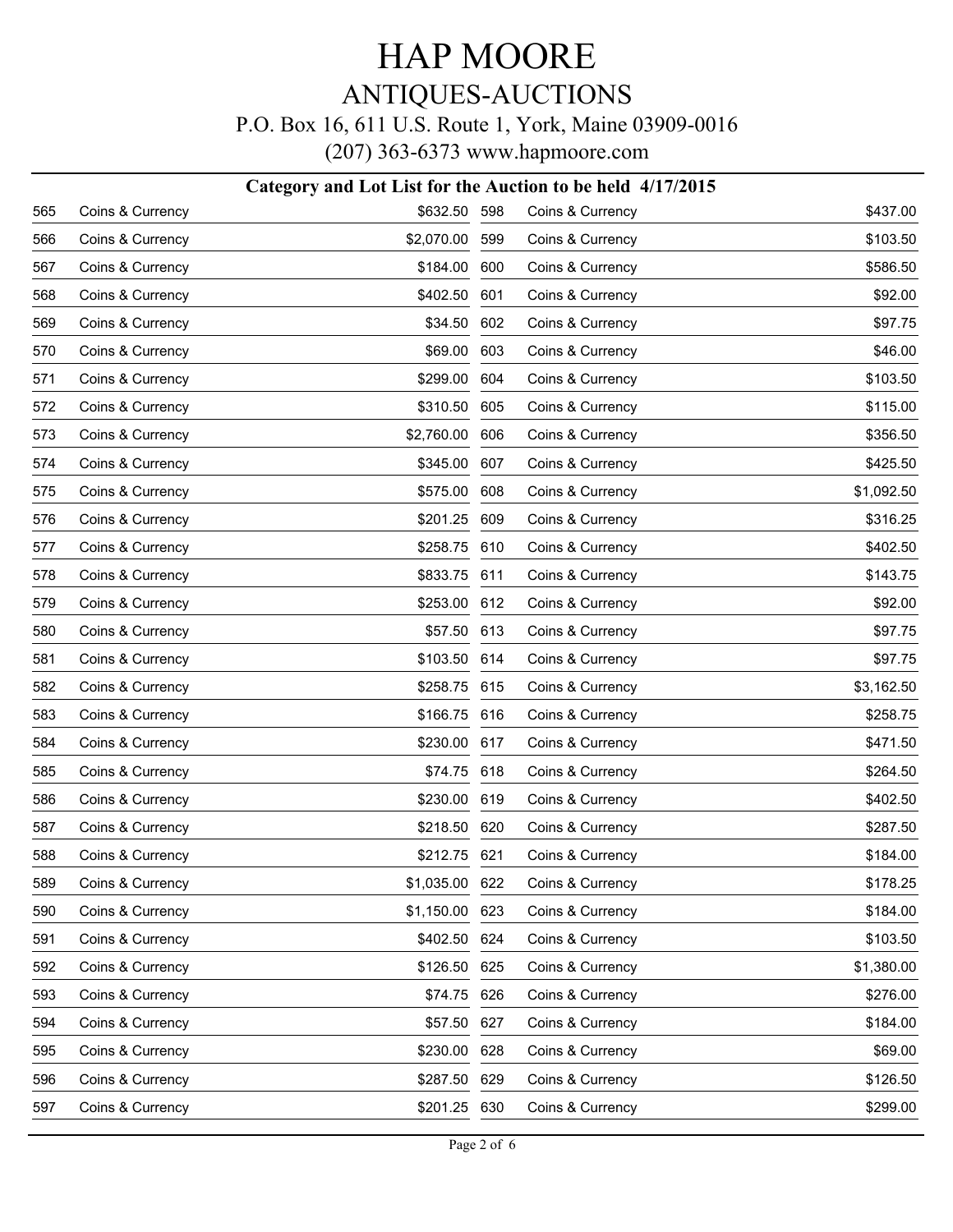#### P.O. Box 16, 611 U.S. Route 1, York, Maine 03909-0016

|     |                  | Category and Lot List for the Auction to be held 4/17/2015 |     |                  |            |
|-----|------------------|------------------------------------------------------------|-----|------------------|------------|
| 631 | Coins & Currency | \$184.00 664                                               |     | Coins & Currency | \$230.00   |
| 632 | Coins & Currency | \$1,006.25 665                                             |     | Coins & Currency | \$115.00   |
| 633 | Coins & Currency | \$120.75 666                                               |     | Coins & Currency | \$115.00   |
| 634 | Coins & Currency | \$172.50 667                                               |     | Coins & Currency | \$460.00   |
| 635 | Coins & Currency | \$103.50 668                                               |     | Coins & Currency | \$80.50    |
| 636 | Coins & Currency | \$310.50                                                   | 669 | Coins & Currency | \$11.50    |
| 637 | Coins & Currency | \$690.00 670                                               |     | Coins & Currency | \$138.00   |
| 638 | Coins & Currency | \$575.00 671                                               |     | Coins & Currency | \$103.50   |
| 639 | Coins & Currency | \$690.00 672                                               |     | Coins & Currency | \$287.50   |
| 640 | Coins & Currency | \$546.25 673                                               |     | Coins & Currency | \$34.50    |
| 641 | Coins & Currency | \$920.00 674                                               |     | Coins & Currency | \$3,450.00 |
| 642 | Coins & Currency | \$632.50 675                                               |     | Coins & Currency | \$109.25   |
| 643 | Coins & Currency | \$201.25 676                                               |     | Coins & Currency | \$132.25   |
| 644 | Coins & Currency | \$316.25 677                                               |     | Coins & Currency | \$115.00   |
| 645 | Coins & Currency | \$1,006.25 678                                             |     | Coins & Currency | \$373.75   |
| 646 | Coins & Currency | \$230.00 679                                               |     | Coins & Currency | \$126.50   |
| 647 | Coins & Currency | \$661.25 680                                               |     | Coins & Currency | \$143.75   |
| 648 | Coins & Currency | \$805.00                                                   | 681 | Coins & Currency | \$7,705.00 |
| 649 | Coins & Currency | \$184.00 682                                               |     | Coins & Currency | \$345.00   |
| 650 | Coins & Currency | \$287.50                                                   | 683 | Coins & Currency | \$345.00   |
| 651 | Coins & Currency | \$287.50 684                                               |     | Coins & Currency | \$517.50   |
| 652 | Coins & Currency | \$241.50                                                   | 685 | Coins & Currency | \$149.50   |
| 653 | Coins & Currency | \$287.50 686                                               |     | Coins & Currency | \$379.50   |
| 654 | Coins & Currency | \$115.00 687                                               |     | Coins & Currency | \$2,530.00 |
| 655 | Coins & Currency | \$299.00 688                                               |     | Coins & Currency | \$2,875.00 |
| 656 | Coins & Currency | \$57.50 689                                                |     | Coins & Currency | \$356.50   |
| 657 | Coins & Currency | \$115.00                                                   | 690 | Coins & Currency | \$1,466.25 |
| 658 | Coins & Currency | \$247.25 691                                               |     | Coins & Currency | \$287.50   |
| 659 | Coins & Currency | \$201.25 692                                               |     | Coins & Currency | \$2,645.00 |
| 660 | Coins & Currency | \$287.50 693                                               |     | Coins & Currency | \$1,178.75 |
| 661 | Coins & Currency | \$172.50 694                                               |     | Coins & Currency | \$1,236.25 |
| 662 | Coins & Currency | \$287.50 695                                               |     | Coins & Currency | \$92.00    |
| 663 | Coins & Currency | \$322.00 696                                               |     | Coins & Currency | \$103.50   |
|     |                  |                                                            |     |                  |            |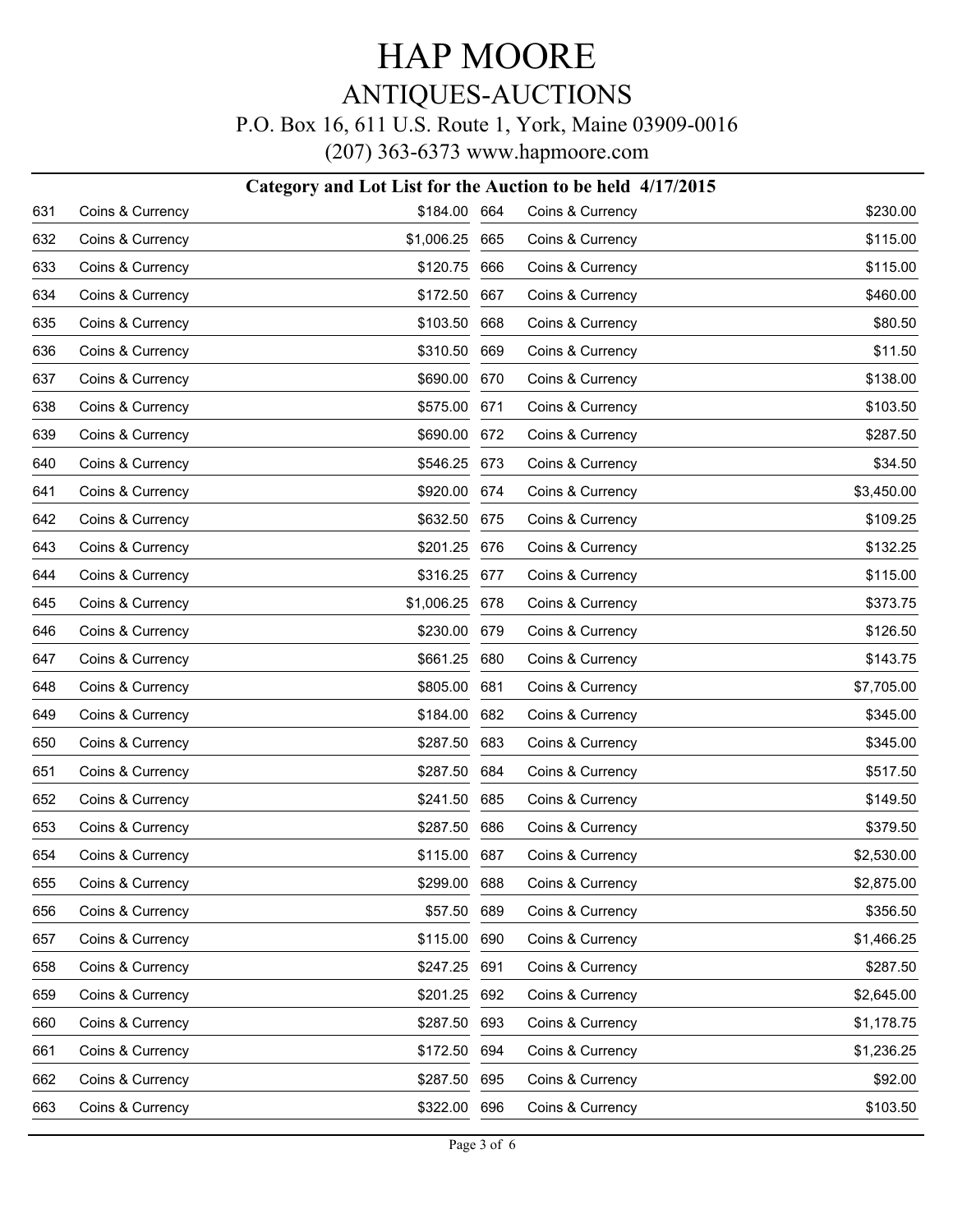#### P.O. Box 16, 611 U.S. Route 1, York, Maine 03909-0016

|     |                  | Category and Lot List for the Auction to be held 4/17/2015 |       |                  |            |
|-----|------------------|------------------------------------------------------------|-------|------------------|------------|
| 697 | Coins & Currency | \$431.25 730                                               |       | Coins & Currency | \$546.25   |
| 698 | Coins & Currency | \$92.00                                                    | - 731 | Coins & Currency | \$920.00   |
| 699 | Coins & Currency | \$603.75 732                                               |       | Coins & Currency | \$1,293.75 |
| 700 | Coins & Currency | \$575.00                                                   | 733   | Coins & Currency | \$402.50   |
| 701 | Coins & Currency | \$1,552.50                                                 | 734   | Coins & Currency | \$920.00   |
| 702 | Coins & Currency | \$345.00                                                   | 735   | Coins & Currency | \$2,501.25 |
| 703 | Coins & Currency | \$80.50                                                    | 736   | Coins & Currency | \$1,178.75 |
| 704 | Coins & Currency | \$6,900.00                                                 | 737   | Coins & Currency | \$1,725.00 |
| 705 | Coins & Currency | \$6,900.00                                                 | 738   | Coins & Currency | \$1,178.75 |
| 706 | Coins & Currency | \$603.75 739                                               |       | Coins & Currency | \$747.50   |
| 707 | Coins & Currency | \$517.50 740                                               |       | Coins & Currency | \$1,840.00 |
| 708 | Coins & Currency | \$776.25 741                                               |       | Coins & Currency | \$1,610.00 |
| 709 | Coins & Currency | \$822.25 742                                               |       | Coins & Currency | \$718.75   |
| 710 | Coins & Currency | \$603.75 743                                               |       | Coins & Currency | \$690.00   |
| 711 | Coins & Currency | \$1,006.25 744                                             |       | Coins & Currency | \$5,060.00 |
| 712 | Coins & Currency | \$690.00 745                                               |       | Coins & Currency | \$1,150.00 |
| 713 | Coins & Currency | \$891.25 746                                               |       | Coins & Currency | \$373.75   |
| 714 | Coins & Currency | \$1,092.50 747                                             |       | Coins & Currency | \$805.00   |
| 715 | Coins & Currency | \$345.00 748                                               |       | Coins & Currency | \$632.50   |
| 716 | Coins & Currency | \$1,495.00                                                 | 749   | Coins & Currency | \$1,322.50 |
| 717 | Coins & Currency | \$948.75 750                                               |       | Coins & Currency | \$2,300.00 |
| 718 | Coins & Currency | \$1,265.00                                                 | 751   | Coins & Currency | \$1,667.50 |
| 719 | Coins & Currency | \$1,035.00                                                 | 752   | Coins & Currency | \$517.50   |
| 720 | Coins & Currency | \$1,150.00 753                                             |       | Coins & Currency | \$632.50   |
| 721 | Coins & Currency | \$575.00 754                                               |       | Coins & Currency | \$1,063.75 |
| 722 | Coins & Currency | \$862.50                                                   | 755   | Coins & Currency | \$6,670.00 |
| 723 | Coins & Currency | \$1,265.00                                                 | 756   | Coins & Currency | \$1,495.00 |
| 724 | Coins & Currency | \$3,450.00                                                 | 757   | Coins & Currency | \$632.50   |
| 725 | Coins & Currency | \$2,415.00                                                 | 758   | Coins & Currency | \$506.00   |
| 726 | Coins & Currency | \$1,322.50                                                 | 759   | Coins & Currency | \$287.50   |
| 727 | Coins & Currency | \$1,322.50                                                 | 760   | Coins & Currency | \$207.00   |
| 728 | Coins & Currency | \$6,900.00                                                 | 761   | Coins & Currency | \$299.00   |
| 729 | Coins & Currency | \$575.00 762                                               |       | Coins & Currency | \$471.50   |
|     |                  |                                                            |       |                  |            |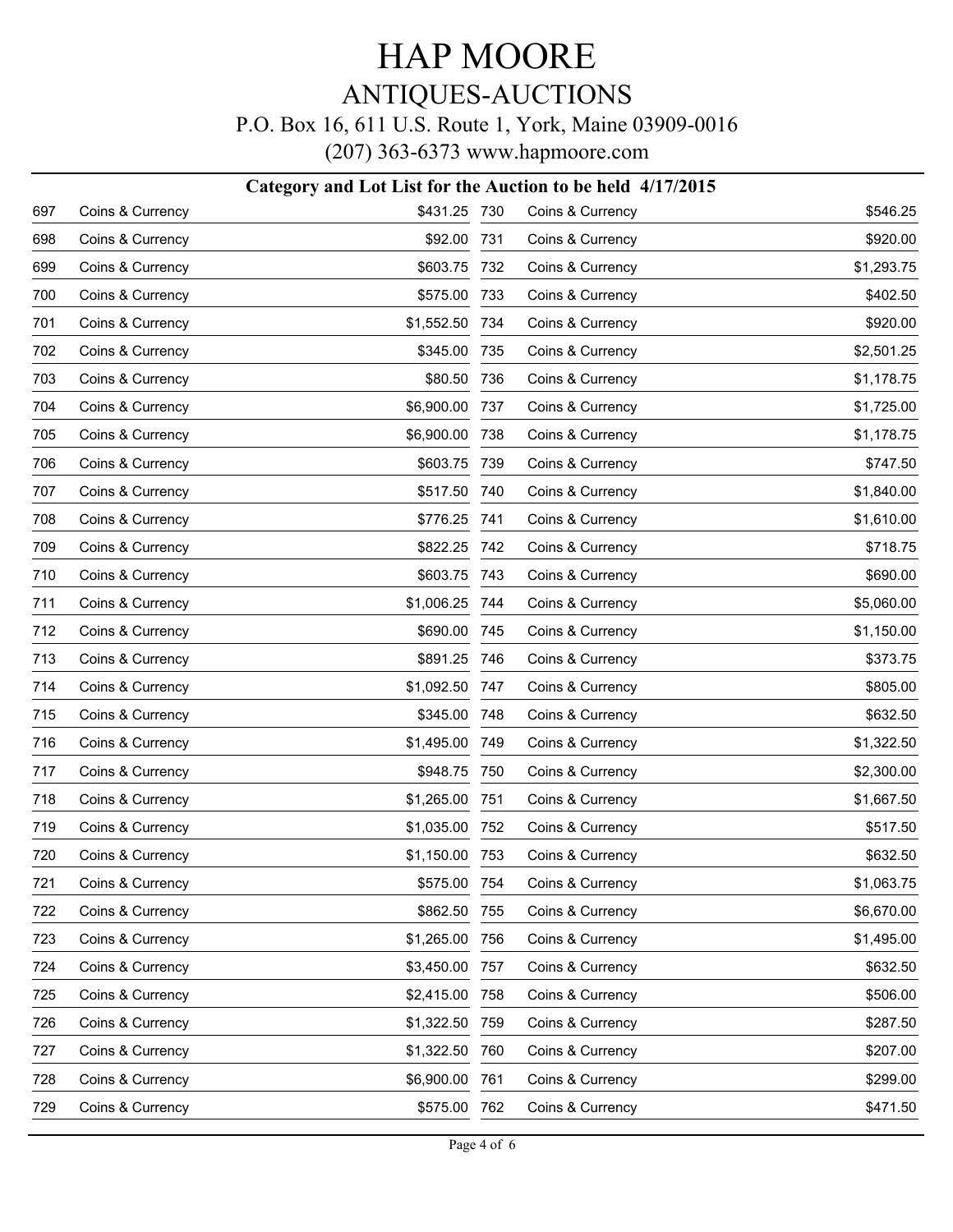#### P.O. Box 16, 611 U.S. Route 1, York, Maine 03909-0016

|     |                  | Category and Lot List for the Auction to be held 4/17/2015 |                  |            |
|-----|------------------|------------------------------------------------------------|------------------|------------|
| 763 | Coins & Currency | \$241.50 797                                               | Coins & Currency | \$92.00    |
| 764 | Coins & Currency | \$603.75 798                                               | Coins & Currency | \$63.25    |
| 765 | Coins & Currency | \$690.00 799                                               | Coins & Currency | \$661.25   |
| 766 | Coins & Currency | \$178.25 800                                               | Coins & Currency | \$207.00   |
| 767 | Coins & Currency | \$414.00 801                                               | Coins & Currency | \$230.00   |
| 768 | Coins & Currency | \$517.50 802                                               | Coins & Currency | \$230.00   |
| 769 | Coins & Currency | \$230.00 803                                               | Coins & Currency | \$149.50   |
| 770 | Coins & Currency | \$891.25 804                                               | Coins & Currency | \$207.00   |
| 771 | Coins & Currency | \$437.00 805                                               | Coins & Currency | \$46.00    |
| 772 | Coins & Currency | \$241.50 806                                               | Coins & Currency | \$201.25   |
| 773 | Coins & Currency | \$287.50 807                                               | Coins & Currency | \$103.50   |
| 774 | Coins & Currency | \$201.25 808                                               | Coins & Currency | \$431.25   |
| 775 | Coins & Currency | \$230.00 809                                               | Coins & Currency | \$230.00   |
| 776 | Coins & Currency | \$172.50 810                                               | Coins & Currency | \$460.00   |
| 777 | Coins & Currency | \$235.75 811                                               | Coins & Currency | \$57.50    |
| 778 | Coins & Currency | \$126.50 812                                               | Coins & Currency | \$51.75    |
| 779 | Coins & Currency | \$86.25 813                                                | Coins & Currency | \$3,680.00 |
| 780 | Coins & Currency | \$230.00 814                                               | Coins & Currency | \$920.00   |
| 781 | Coins & Currency | \$270.25 815                                               | Coins & Currency | \$74.75    |
| 782 | Coins & Currency | \$126.50 816                                               | Coins & Currency | \$23.00    |
| 783 | Coins & Currency | \$40.25 817                                                | Coins & Currency | \$373.75   |
| 784 | Coins & Currency | \$391.00 818                                               | Coins & Currency | \$172.50   |
| 785 | Coins & Currency | \$431.25 819                                               | Coins & Currency | \$316.25   |
| 786 | Coins & Currency | \$287.50 820                                               | Coins & Currency | \$51.75    |
| 787 | Coins & Currency | \$92.00 821                                                | Coins & Currency | \$115.00   |
| 788 | Coins & Currency | \$92.00 822                                                | Coins & Currency | \$419.75   |
| 789 | Coins & Currency | \$103.50 823                                               | Coins & Currency | \$143.75   |
| 791 | Coins & Currency | \$287.50 824                                               | Coins & Currency | \$603.75   |
| 792 | Coins & Currency | \$103.50 825                                               | Coins & Currency | \$86.25    |
| 793 | Coins & Currency | \$207.00 826                                               | Coins & Currency | \$51.75    |
| 794 | Coins & Currency | \$40.25 827                                                | Coins & Currency | \$51.75    |
| 795 | Coins & Currency | \$138.00 828                                               | Coins & Currency | \$28.75    |
| 796 | Coins & Currency | \$253.00 829                                               | Coins & Currency | \$115.00   |
|     |                  |                                                            |                  |            |